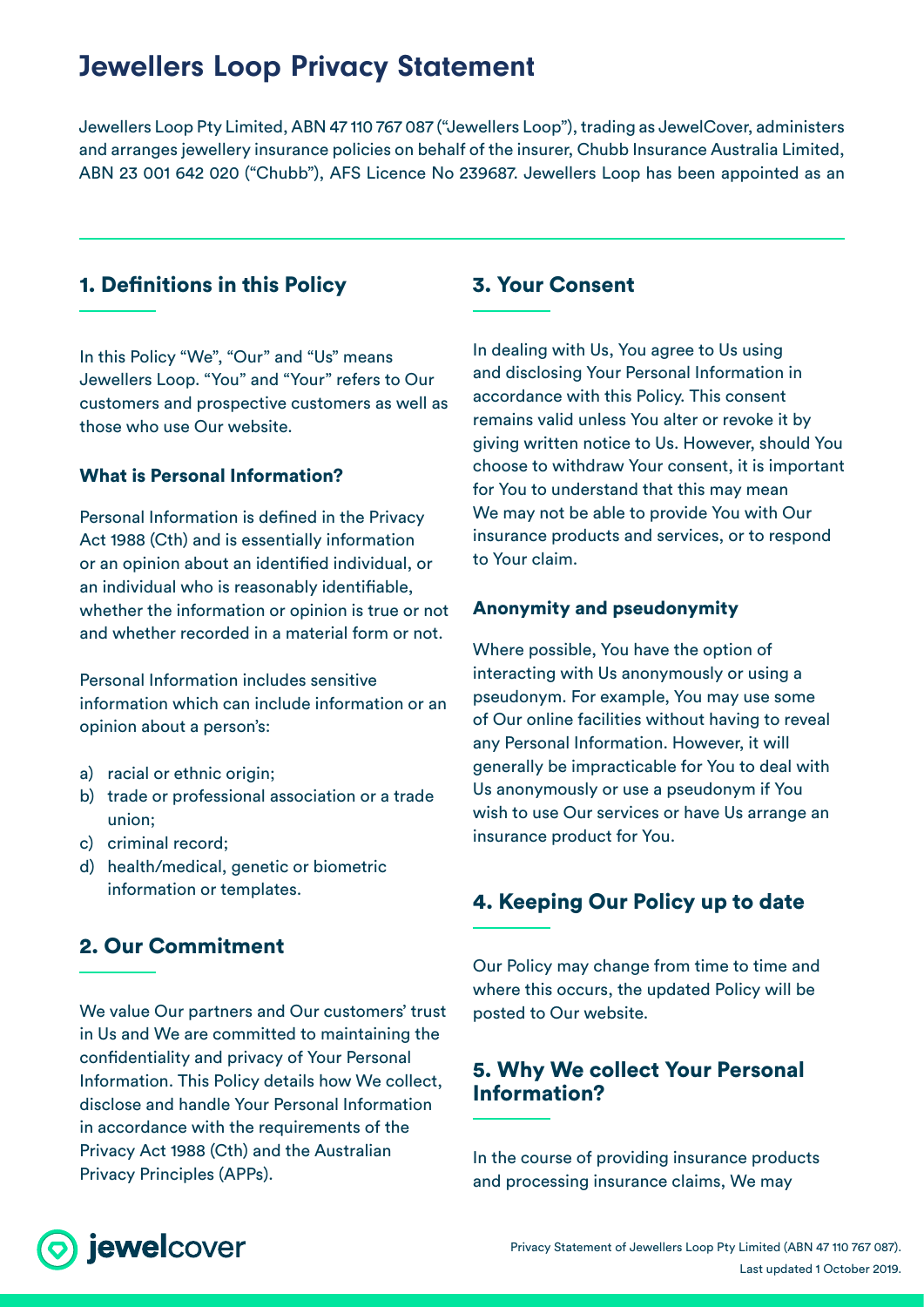Generally, We collect Your Personal Information for the following reasons:

- a) maintaining and administering Our insurance products and services (for example: processing requests for insurance quotes, applications for insurance, underwriting and pricing policies, issuing You with a policy, managing claims, complaints handling, processing payments etc);
- b) marketing services and products provided by Us or those We have an association with, that might be of interest to You (for example: direct marketing);
- c) improving our services and products (for example: training and development of Our representatives, product and service research, data analysis and business strategy development etc);
- d) to gather data about the usage of Our website, products, applications and other platforms for research, marketing, product development and other purposes (for example: the data may be used to enhance user experience so that You do not have to provide certain information every time You return to Our website).

## 6. The Types of Personal Information that We collect

The Personal Information We collect and hold depends on the type of product and/or service sought, but generally includes:

- a) contact information (for example: Your name, address details, contact numbers, email address etc);
- b) details relating to Your employment and employment history;
- c) Your date of birth;
- d) Your financial situation;
- e) Your prior insurance history;
- f) information relevant to Our products or services;
- g) other information such as Your opinions, statements and endorsements collected from You or through surveys and questionnaires that You've completed through third parties engaged by Us; and
- h) any relevant payment or billing information, such as bank account details, direct debit and credit card details or premium funding and insurance payment arrangements.

We are likely to collect sensitive information about You when determining Your eligibility for insurance cover, providing You with a quote for an insurance policy, updating an insurance policy or administering a claim under an insurance policy.The type of sensitive information We are likely to collect can include details of Your criminal record.

## 7. How We collect Your Personal **Information**

We collect Your Personal Information when You complete a request for one of Our products or services. Other means by which we may collect your Personal Information include (but are not limited to):

- a) service providers engaged by Us or a third party who partners with Us, including Our network of jewellers, brokers and referrers;
- b) policyholders or others who are authorised or noted on the policy as having a legal interest in it;
- c) family members, agents or anyone else You have authorised to deal with Us on Your behalf;
- d) the Financial Ombudsman Service or other external dispute resolution bodies;
- e) witnesses in relation to claims;
- f) Our website or partner websites;
- g) Our mobile phone applications or that of

# o jewelcover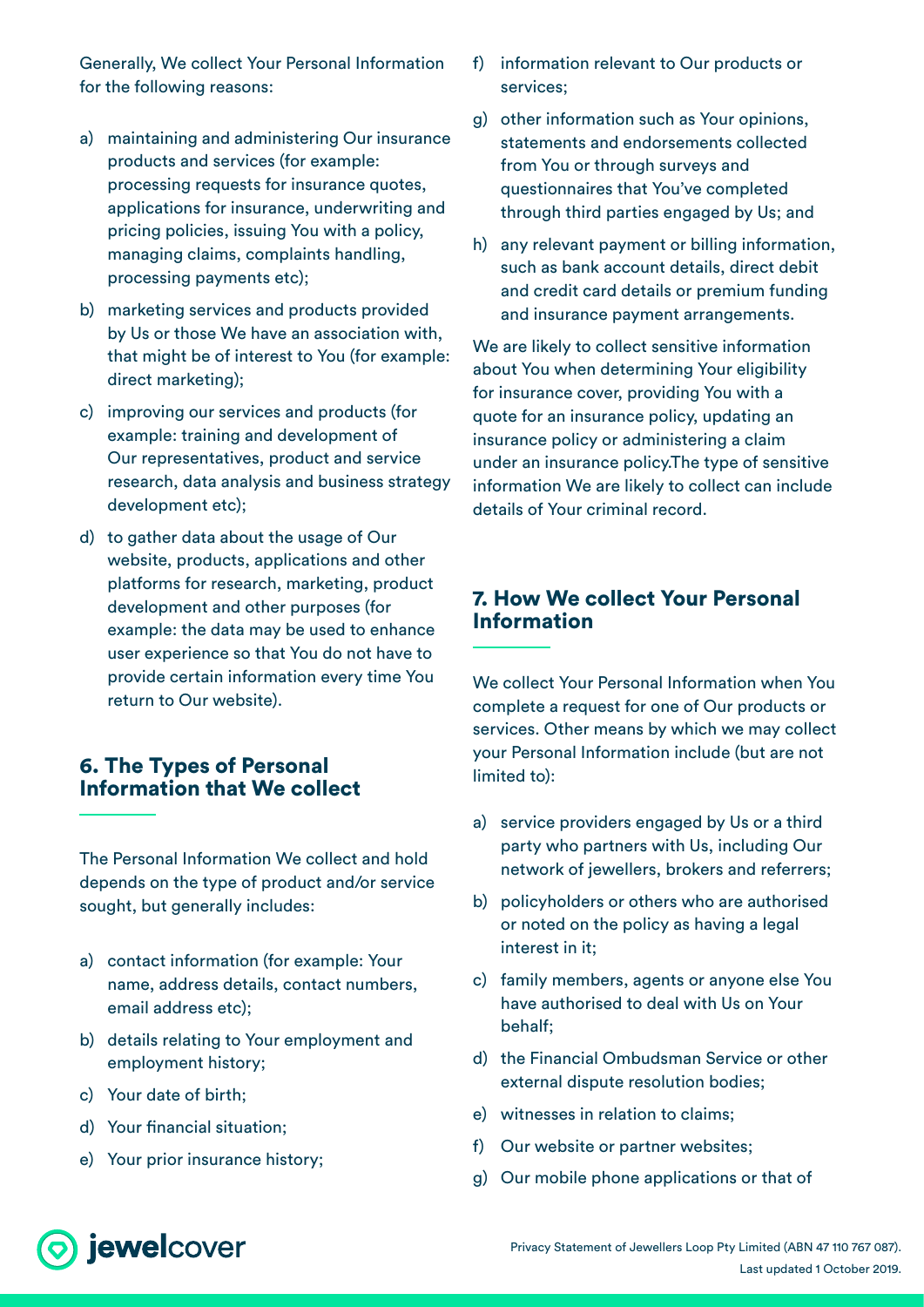Our partners;

- h) telephone;
- i) facsimile;
- j) when You enter a competition or when You voluntarily participate in a survey.

We attempt to limit the collection and use of sensitive information from You unless We require it to provide Our services to You.

#### Our website

By using Our website, You also agree to Our Terms of Use and acknowledge that We may use cookies to provide a number of services to you. Cookies are text files which are stored on Your computer so that each time You visit a web page, Your IP address and the name of the website You visited is recorded. The next time You visit the same web site, the text file communicates that You have been there before and the website may tailor the content, such as pop ups, to You. Third parties, including Facebook, may use cookies, web beacons, and other storage technologies to collect or receive information from Jewellers Loop websites and apps and elsewhere on the internet and use that information to provide measurement services and target advertisements to you.

#### Your cookie choices

You can enable or disable cookies by adjusting your browser settings. This allows you to reject the placement of all cookies (except strictly necessary cookies). You can also delete cookies which have already been placed on your device.

Please remember that disabling or deleting some or all cookies may prevent some web services (including on this website) from functioning correctly, and may lead to a less smooth or less personalised browsing experience.

You should visit the "Help" section of your browser for how to manage your cookie settings. For further general information on cookies and more detailed advice on how to disable and enable them please go to http:// www.allaboutcookies.org.

### Opting-out of third party ad networks

You may opt out of many third-party ad networks. For example, you may go to the Digital Advertising Alliance ("DAA") Consumer Choice Page for information about opting out of interest-based advertising and their choices regarding having information used by DAA companies. You may also go to the Network Advertising Initiative ("NAI") Consumer Opt-Out Page for information about opting out of interest-based advertising and their choices regarding having information used by NAI members.

Opting out from one or more companies listed on the DAA Consumer Choice Page or the NAI Consumer Opt- Out Page will opt you out from those companies' delivery of interest-based content or ads to you, but it does not mean you will no longer receive any advertising on other websites. You may continue to receive advertisements, for example, based on the particular website that you are viewing (i.e., contextually based ads). Also, if your browsers are configured to reject cookies when you opt out on the DAA or NAI websites, your opt out may not be effective. Additional information is available on the DAA's website at www. aboutads.info or the NAI's website at www. networkadvertising.org.

## Third party platforms

Sometimes We use third party platforms (for example: a partner website or mobile device application) to deliver and collect information. These are platforms hosted and managed by organisations other than ourselves. Before deciding to contribute to any third party platform, You should consult the privacy policies relevant to that third party site.

### Unsolicited Personal Information

Unsolicited Personal Information can be characterised as information that We receive

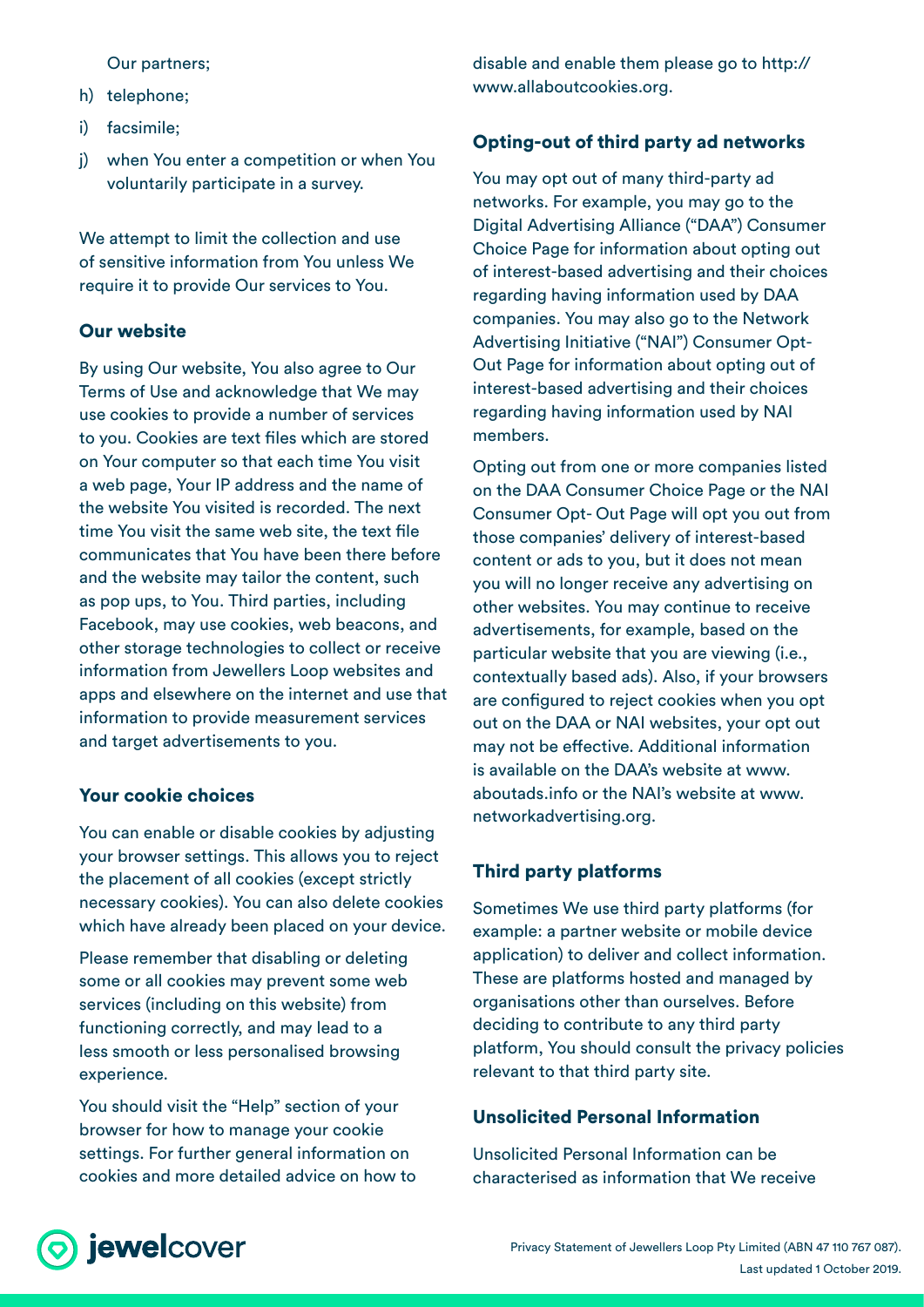but have not taken active steps to collect. An example would be documents You attach to an insurance application or claim form not requested or needed by Us.

Where We receive unsolicited Personal Information, We will destroy or de-identify the information as soon as it is practicable, but only if it is lawful and reasonable to do so.

## 8. Sharing, disclosing and using Your Personal Information

We will only use Your Personal Information for the purpose it was given to us and will not share it with any other party except in accordance with this Policy and under the following circumstances:

- a) if disclosure is required by an industry body or by law or requested by a statutory, regulatory or ombudsman authority;
- b) where You have consented to the use or disclosure- which may be given expressly or may reasonably be implied by Your conduct. For example, where access to Our products has been facilitated through a third party, You consent through your actions that We may share Your information with that third party (Third parties can include a jeweller, insurance broker or referrer etc);
- c) where it is necessary for a third party to assist Us in providing Our services, provide professional advice to Us or provide additional services to You;
- d) for purposes related to: research (including market research), planning, service development, security, testing and risk management;
- e) if disclosure is required for the purpose of conducting business analysis in order to improve or promote Our products and services including direct marketing (see below).

Related and unrelated third parties to whom

Your Personal Information is disclosed are required to keep the information confidential and only use it for the same purposes We are permitted to use it. This can include third parties promoting services and products provided by Us or those We have an association with, that might be of interest to You. These third parties may also combine the Personal Information We disclose to them with information they already hold about You subject to their own privacy policy, in order to provide You with more relevant advertising about Our or their own products and services.

#### Direct Marketing

We may from time to time engage in direct marketing activities to advise You about or offer You products or services that may be of interest to you. Personal Information You or an associated party have provided us will be held on file for marketing purposes until you opt out of receiving such information.

We may use or disclose Your Personal Information for direct marketing purposes if:

- a) the information has been collected from You directly;
- b) You would reasonably expect that the Personal Information would be used or disclosed for that purpose;
- c) We have provided You with a simple means by which You can easily request not to receive direct marketing communications; and
- d) You have not made such a request not to receive direct marketing communications.

Third party marketing service providers may combine the personal information We disclose to them with information they already hold about You, in order to serve You with more relevant advertising about Our products and services.

Where We have collected Your Personal Information from a third party, that Personal Information may be used or disclosed for direct

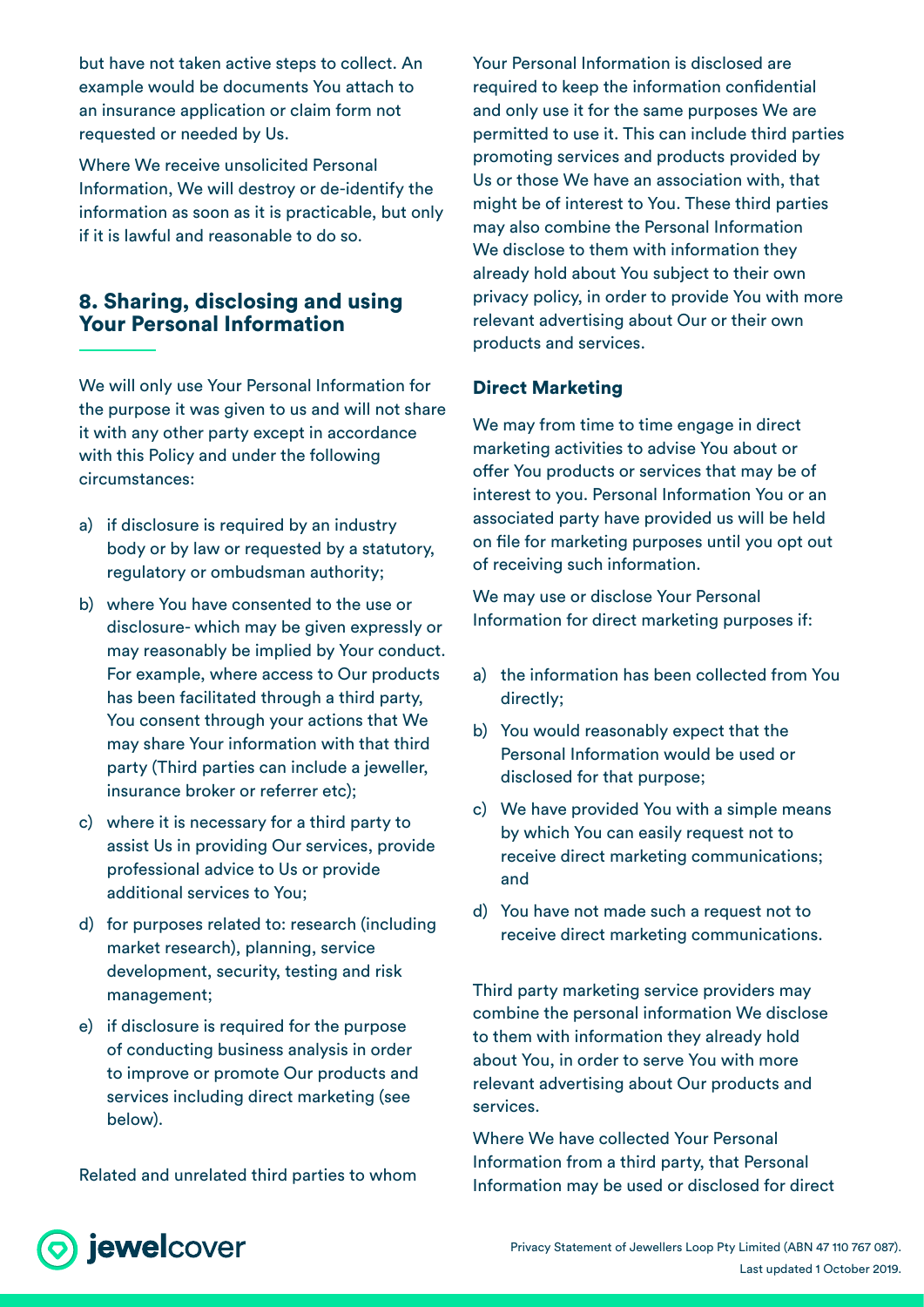If You request confirmation of the source of Your Personal Information used by Us for direct marketing purposes, We will endeavour to provide it to You within a reasonable period, unless it is impracticable or unreasonable for Us to do so.

We will not use or disclose Your sensitive information for direct marketing purposes without Your consent.

## Overseas Entities

In some circumstances, we may need to transfer Your Personal Information to third parties with whom We or Chubb have subcontracted to provide specific services for Us (such as claims handling) who are located outside Australia (such as the Philippines). These entities and their locations may change from time to time. Please contact us, if you would like a full list of the countries in which these third parties are located.

In circumstances where We disclose Your Personal Information to third parties outside of Australia, We have contractual provisions in place requiring these entities to comply with the requirements of the APPs in order to protect Your Personal Information against unauthorised disclosure, misuse or loss.

## 9. How We store, secure and destroy Your Personal Information

#### Storage

We hold Personal Information within Our own data storage devices or with a third party provider of data storage.

#### **Security**

We recognise that You may be concerned about the security and confidentiality of the Personal Information provided to Us. We will take such steps as are reasonable in the circumstances to protect the security of Personal Information from:

- a) misuse, interference or loss; and
- b) unauthorised access, modification or disclosure.

These steps include password protection for accessing Our electronic IT systems, securing paper files in locked cabinets and physical access restrictions.

In relation to data stored on Our own servers, We take all reasonable steps to ensure data security. In relation to data stored on third party providers of data storage, We have contractual provisions in place requiring these entities to comply with the requirements of the APPs in order to protect Your Personal Information against unauthorised disclosure, misuse or loss.

#### Document Destruction

We will take such steps as are reasonable in the circumstances to destroy or de-identify Personal Information, in a secure manner, when it is no longer needed or required to be retained by law or Court/tribunal order in accordance with our internal policy and procedure.

## 10. Mandatory data breach reporting

In accordance with Our obligations under the Privacy Amendment (Notifiable Data Breaches) Act 2017 (Cth) (Privacy Amendment Act) We will notify the Information Commissioner and You if We have reasonable grounds to believe there is an "eligible data breach", which occurs when:

- a) there is unauthorised access to, or unauthorised disclosure of, information held by Us; or
- b) information is lost in circumstances where unauthorised access to, or unauthorised disclosure of, information is likely to occur; and
- c) a reasonable person would conclude that the access or disclosure would be likely to result

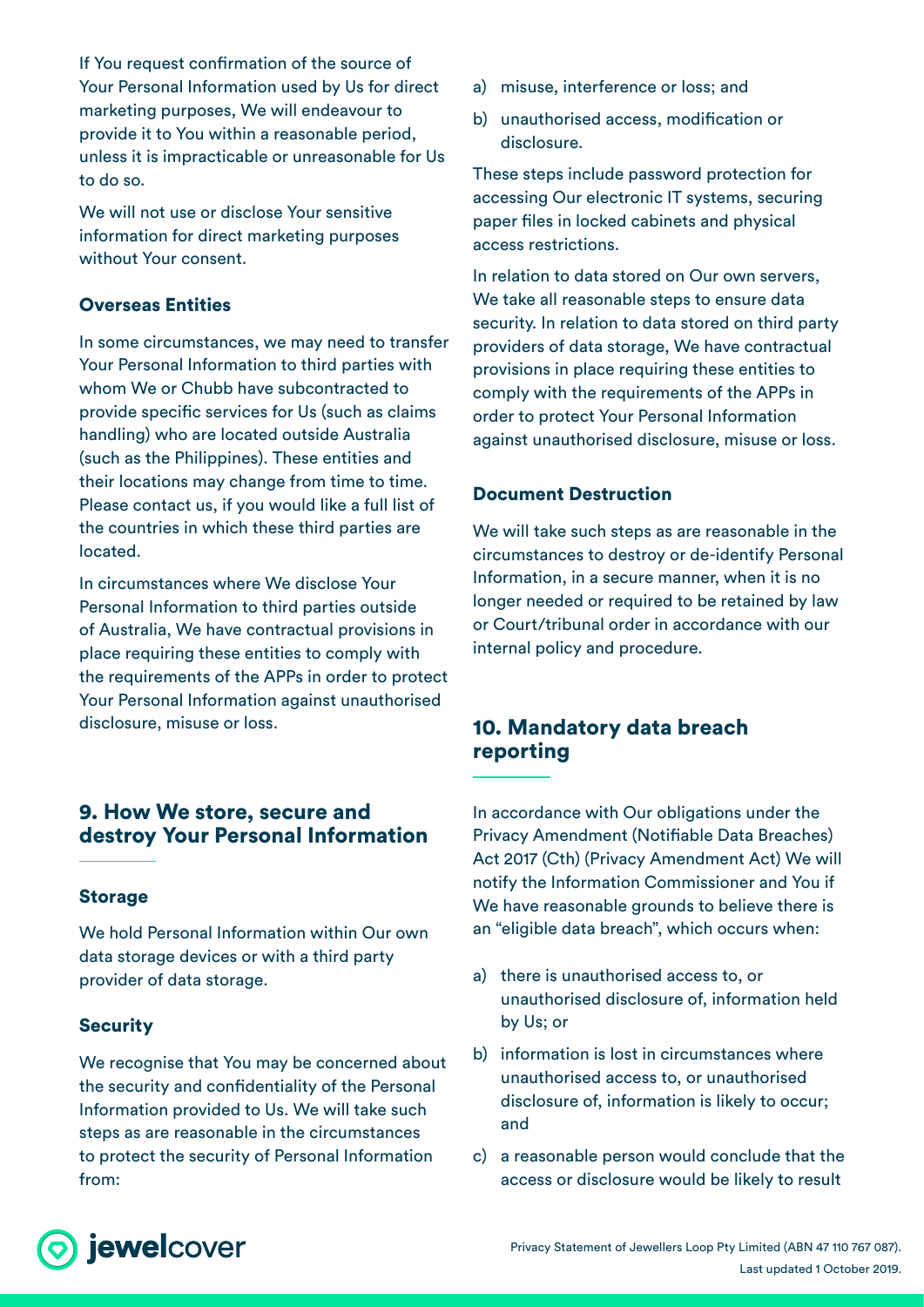Serious harm, in this context, could include serious physical, psychological, emotional, economic and financial harm, as well as serious harm to reputation and other forms of serious harm that a reasonable person in Our position would identify as a possible outcome of the data breach.

We will undertake an assessment of the circumstances within 30 days of becoming aware of the breach to determine if the breach is likely to cause You serious harm.

If after concluding Our assessment We believe that there are reasonable grounds that the relevant circumstances amount to an eligible data breach, We will notify the Information Commissioner and You in writing as soon as practicable. The notification will include:

- a) Our identity and contact details;
- b) a description of the serious data breach;
- c) the kinds of information concerned; and
- d) recommendations about the steps that You should take in response to the serious data breach.

#### Exceptions to mandatory reporting

In accordance with the exceptions provided for under the Privacy Amendment Act, We will not notify You of a data breach if:

- a) We have taken remedial action after identifying an eligible data breach and the remedial action means it's unlikely the incident will result in serious harm to You; or
- b) the data the subject of the breach is co-held with one of Our business partners and they have already reported the breach to You and the Information Commissioner; or the Information Commissioner has granted an exemption.

## 11. Quality of Your Personal Information

When We deal with You, We will take reasonable steps to confirm the details of the Personal Information We hold about You and ask You if there are any changes required.

The accuracy of Personal Information depends largely on the information You provide to Us, so We rely on You to:

- a) promptly inform Us of changes to Your Personal Information (such as Your name or address); and
- b) let Us know if You become aware of any errors in Your Personal Information that We hold.

## 12. Access to and correction of Your Personal Information

Generally, You can access the Personal Information We hold about You and if required request corrections. This right is subject to some exceptions set out in the APPs.

When You seek to access or correct any Personal Information We hold about You, You should contact Us by using the contact details available on Our website. In all cases, We will need to verify Your identity before actioning any request. We will respond to a request for access or correction within a reasonable period after receipt of the request.

If We refuse to give You access or access in a manner requested by You, We will provide written reasons together with guidance on how You can make a complaint about the refusal.

If We do not agree to make the requested changes to the Personal Information held, We will provide You with Our written reasons and You will have an opportunity to provide a statement as to why the information should be changed or corrected.